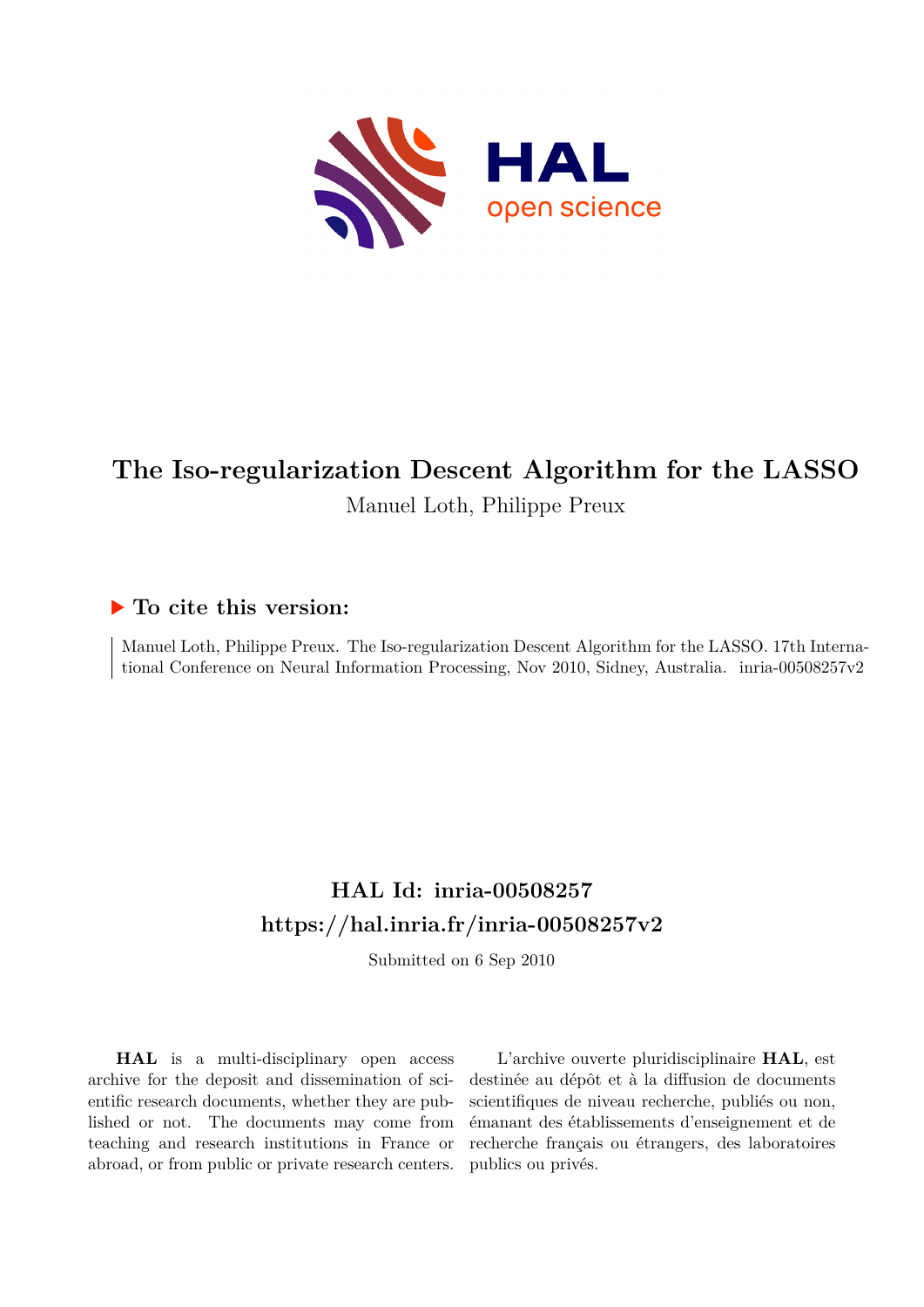# The Iso-Regularization Descent Algorithm for the LASSO

Manuel Loth and Philippe Preux

INRIA Lille - Nord Europe, Université de Lille

Abstract. Following the introduction by Tibshirani of the LASSO technique for feature selection in regression, two algorithms were proposed by Osborne et al. for solving the associated problem. One is an homotopy method that gained popularity as the LASSO modification of the LARS algorithm. The other is a finite-step descent method that follows a path on the constraint polytope, and seems to have been largely ignored. One of the reason may be that it solves the constrained formulation of the LASSO, as opposed to the more practical regularized formulation. We give here an adaptation of this algorithm that solves the regularized problem, has a simpler formulation, and outperforms state-of-the-art algorithms in terms of speed.

Key words: Lasso, algorithm, descent, regularization

# 1 Introduction

The Least Absolute Selection and Shrinkage Operator (LASSO) was proposed in [1] as an efficient and feasible way to produce sparse linear models in regression. Let us begin by recalling its definition and fixing notations.

Let  $\mathbf{v}', \mathbf{M}'$  denote the transpose of a vector or matrix,  $\mathbf{u}'\mathbf{v}$  the scalar product,  $\|\mathbf{v}\|_2^2 = \sum_{i=1}^{\dim(\mathbf{v})} v_i^2 = \mathbf{v}'\mathbf{v}$  the squared  $L_2$  norm, and  $\|\mathbf{v}\|_1 = \sum_{i=1}^{\dim(\mathbf{v})} |v_i| =$  $\operatorname{sign}(\mathbf{v})' \mathbf{v}$  the  $\ell^1$ -norm, with  $\operatorname{sign}(\mathbf{v}) = (\operatorname{sign}(v_1), \ldots)'$ .

Problem statement Given

- $n$  samples  $(x_i, y_i)_{1 \leq i \leq n}$  from correlated variables  $X \in \mathcal{X}$  and  $Y \in \mathbb{R}$ ,
- $-$  a set of feature functions  $\mathcal{D} \subset \mathbb{R}^{\mathcal{X}},$
- $− a constant t \in \mathbb{R}_+,$

the LASSO associates to the samples a model  $Y = f(X)$  defined as a linear combination of features from D that minimizes the squared residual subject to an  $\ell^1$ -norm constraint on the linear coefficient vector:

$$
\min_{(\sigma,\boldsymbol{\beta}) \in 2^{\mathcal{D}} \times \mathbb{R}} \| \mathbf{y} - \mathbf{X}_{\sigma}{}' \boldsymbol{\beta} \|_{2}^{2} \qquad s.t. \ \|\boldsymbol{\beta}\|_{1} \leq t \ , \tag{1}
$$

where  $\sigma$ , referred to as the active set, is a finite, ordered subset of features:  $\sigma = {\phi_1, ..., \phi_k} \subset \mathcal{D}, \beta$  is an associated coefficient vector, and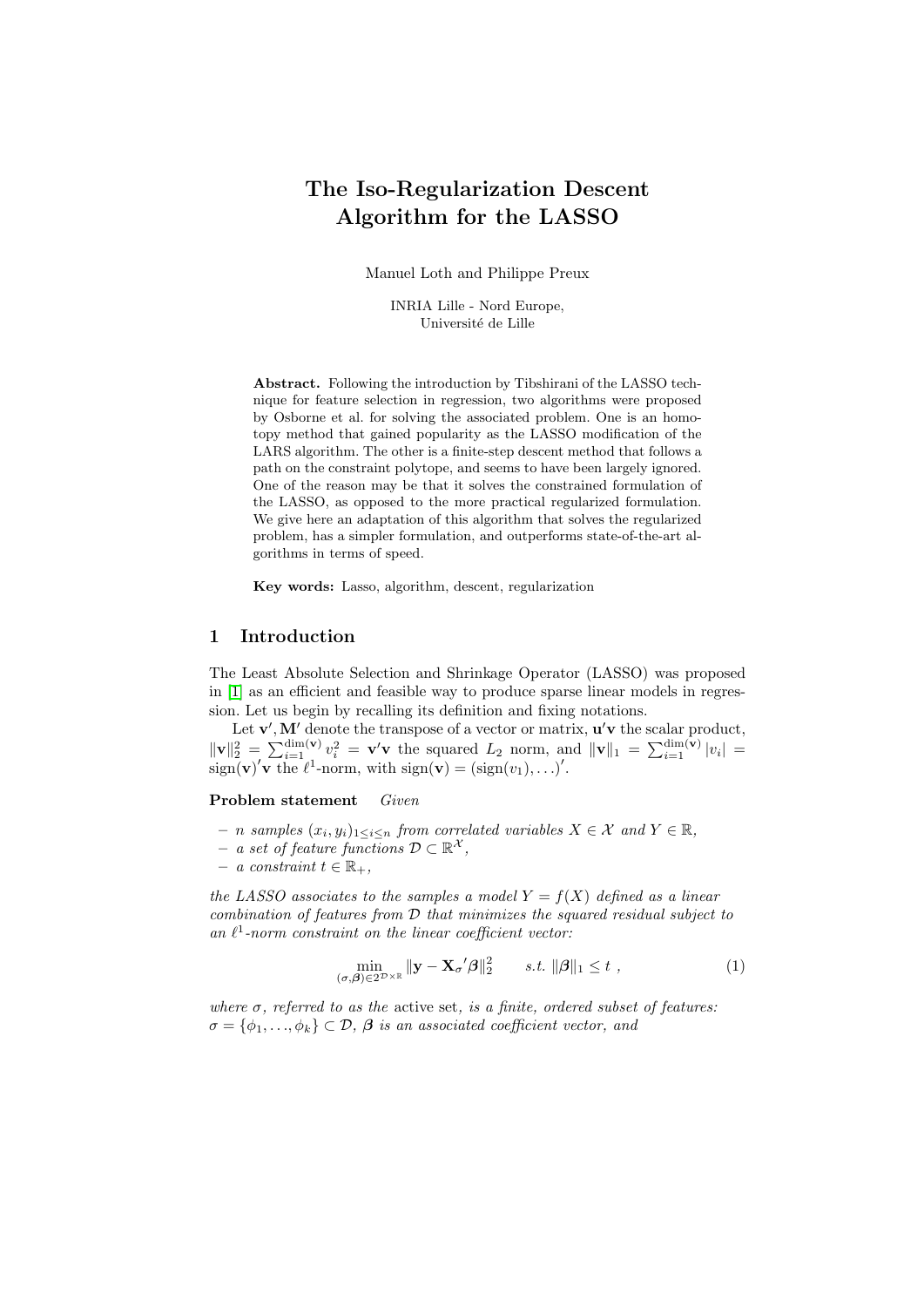$$
\mathbf{x} = \begin{bmatrix} x_1 \\ \vdots \\ x_n \end{bmatrix}, \quad \mathbf{y} = \begin{bmatrix} y_1 \\ \vdots \\ y_n \end{bmatrix}, \quad \mathbf{X}_{\sigma} = \begin{bmatrix} -\phi_1(\mathbf{x}) \\ \vdots \\ -\phi_k(\mathbf{x}) \end{bmatrix} = \begin{bmatrix} \phi_1(x_1) \dots \phi_1(x_n) \\ \vdots \\ \phi_k(x_1) \dots \phi_k(x_n) \end{bmatrix}.
$$

It should first be noted that the constraint is active only if it disqualifies all full-least-square solutions that strictly minimize the squared residual. Let  $t^*$ be the supremum of active constraints, and let us assume in the following that  $t < t^*$ . In this case, the inequality constraint can be turned into an equality, by simple convexity arguments.

Along with defining the operator, two ways to solve the associated problem were proposed in [1]. The first one is an "exterior-point" active-set method that starts from a full-least-square solution and follows a path defined by changes of active set, on which the  $\ell^1$ -norm of the coefficient decreases down to the constraint. The second one consists in casting the problem into a quadratic program  $(QP)$ , and applying standard QP methods. This can be done by adding to  $D$  the negative counterpart of all features, thus allowing an additional nonnegativity constraint to all coefficients, which makes the  $\ell$ <sup>1</sup>-norm constraint strictly linear.

In [2], a very different approach was introduced ("shooting" algorithm), that proceeds by means of a cyclic coordinate descent (CCD). Despite its simplicity and efficiency, it lacked popularity, partly because of the unnecessary use of the full-least-square solution as a starting point. However, it gained credit by its presentation in [3] in a more general setting.

In [4] were proposed two algorithms more related to QP, but fitted to the specificities of the problem. One is an interior-point active-set homotopy method that starts from an empty set and follows a path defined by changes of the active set on which the  $\ell^1$ -norm of the coefficient increases up to reaching the constraint. Its major interest, beside its efficiency, is that the followed path corresponds to all successive LASSO solutions for a constraint going from  $0$  to  $t$  (regularization path). It is best known as the LASSO modification of the LARS algorithm presented in [5], in a more general framework, with more details and clarity, and in a regularized formulation. The second algorithm, that we reformulate and transpose in the following, is a surface active-set descent method: all points of the path have an  $\ell^1$ -norm *equal* to the constraint t, and the squared residual decreases down to an optimal solution.

In section 2, we give a quick yet rather detailed exposition of this method, from which we derive in section 3 an algorithm that solves the regularized formulation of the LASSO. Section 4 presents experimental results in which the new algorithm outperforms the homotopy and CCD in terms of running time. We conclude in section 5 by mentioning additional advantages of this algorithm.

# 2 Iso-norm Descent

The unnamed algorithm introduced in [4], that we may refer to as the iso-norm descent method, is based on the following two facts: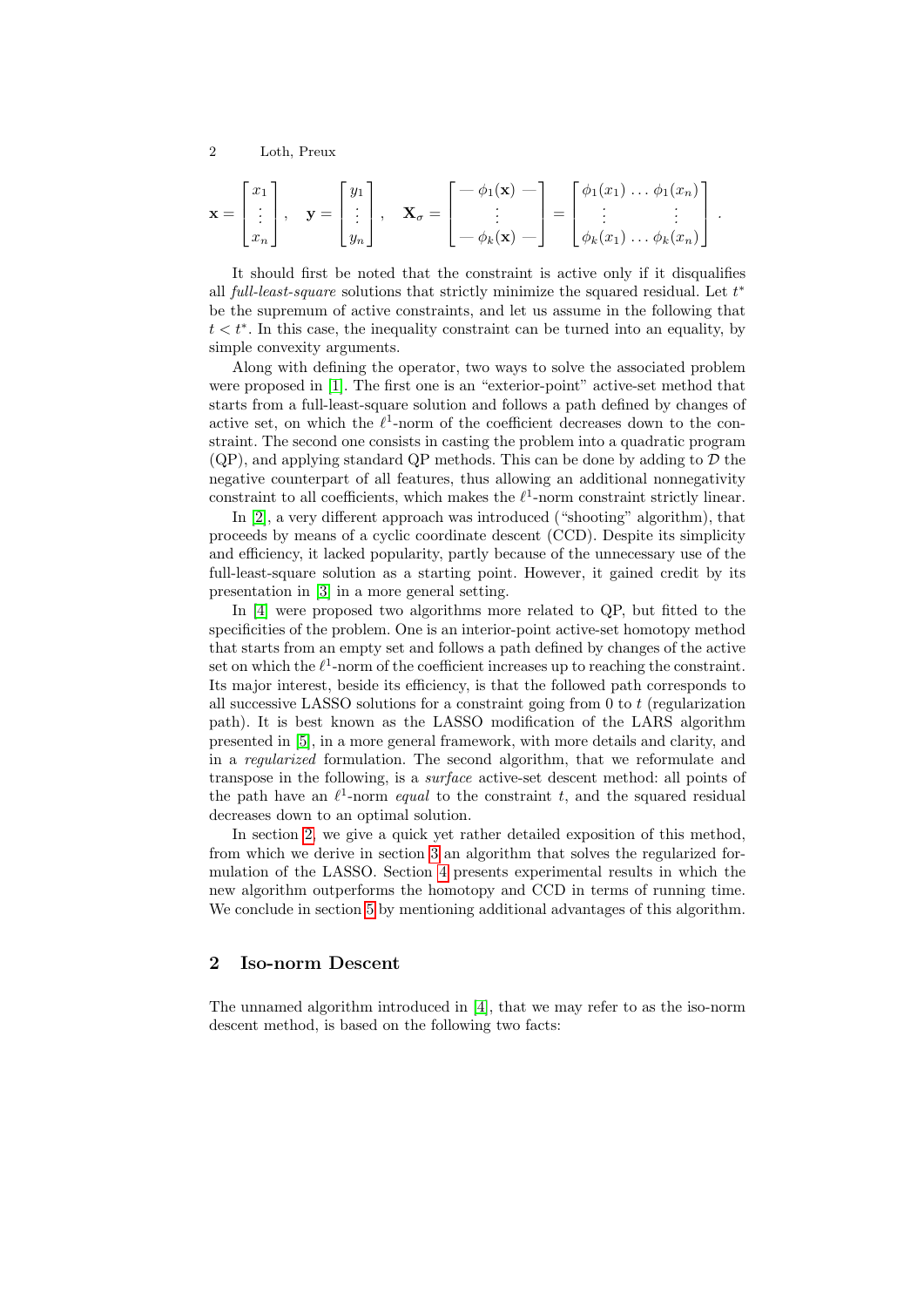- if the active set as well as the sign of the coefficients (signed active set) are known or assumed, the computation reduces to finding the minimizer of the squared residual on the corresponding hyperplane,
- the optimality of the signed active set can then easily be tested.

Let us explicit these two steps, and the algorithm that naturally arises from them.

#### 2.1 Minimizer on a signed active set

If the constraint is tightened by imposing a given signed active set  $(\sigma, \theta)$ , where  $\theta = \text{sign}(\beta)$ , the problem reduces to

$$
\min_{\boldsymbol{\beta} \in \mathbb{R}^{|\sigma|}} \|\mathbf{y} - \mathbf{X}'\boldsymbol{\beta}\|_2^2 \quad \text{s.t. } \begin{cases} \boldsymbol{\theta}'\boldsymbol{\beta} & = t \\ \text{sign}(\boldsymbol{\beta}) & = \boldsymbol{\theta} \end{cases} . \tag{2}
$$

Minimizing a convex function subject to a linear constraint is a simple QP: the minimizer is the only point on the constraint plane where the gradient of the minimized function is normal to the plane, i.e. such that any vector normal to the plane, say  $\theta$ , is equal to the gradient (or its negative half) up to a (Lagrange) multiplier  $\lambda$ :

$$
2 \implies -\frac{1}{2}\nabla_{\beta} \|\mathbf{y} - \mathbf{X}'\boldsymbol{\beta}\|_{2}^{2} = \lambda \theta
$$
\n(3)

$$
\implies \mathbf{X}(\mathbf{y} - \mathbf{X}'\boldsymbol{\beta}) = \lambda \boldsymbol{\theta} \tag{4}
$$

$$
\implies XX'\beta = Xy - \lambda\theta \tag{5}
$$

$$
\implies \beta = \underbrace{(XX')^{-1}Xy}_{\beta^*} - \lambda \underbrace{(XX')^{-1}\theta}_{\Delta\beta}
$$
(6)

$$
2 \iff \begin{cases} \beta = \beta^* - \lambda \Delta \beta \\ \theta' \beta = t \\ \text{sign}(\beta) = \theta \end{cases}
$$
 (7)

$$
\iff \begin{cases} \beta = \beta^* - \lambda \Delta \beta \\ \theta'(\beta^* - \lambda \Delta \beta) = t \\ \text{sign}(\beta) = \theta \end{cases} \tag{8}
$$

$$
\iff \begin{cases} \lambda = \frac{\theta'\beta^* - t}{\theta'\Delta\beta} \\ \beta = \beta^* - \lambda\Delta\beta \\ \text{sign}(\beta) = \theta \end{cases} \tag{9}
$$

Note that  $\beta^*$  is the partial least-square (PLS) solution (the least-square solution on the selected feature set),  $\Delta\beta$  can be seen as a regularization direction, and  $\lambda$ as a regularization parameter.

Thus, after computing  $\lambda$  and  $\beta$ , it remains for this solution to satisfy the sign constraint. If it does not, this implies that  $(\sigma, \theta)$  is not optimal: the squared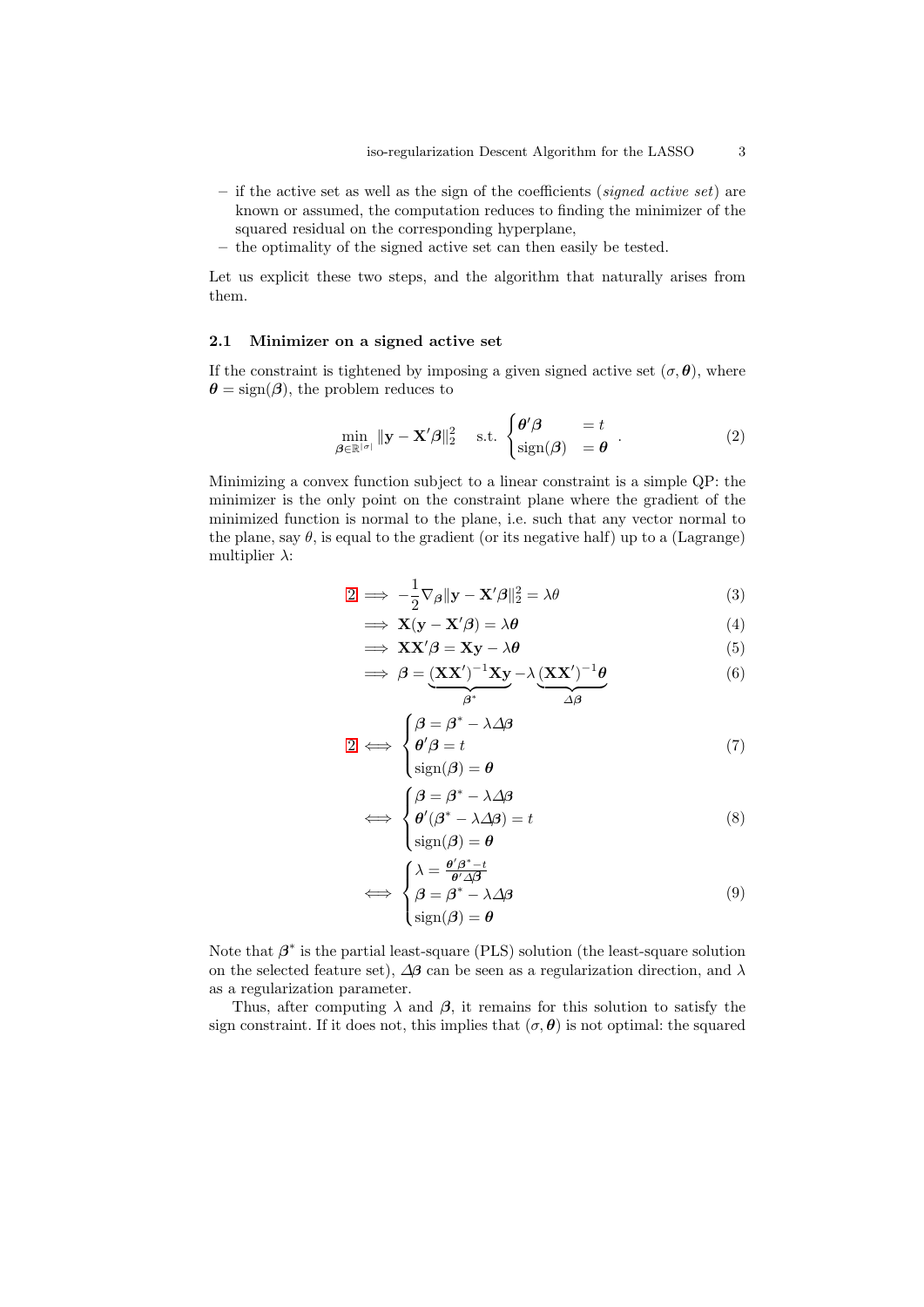residual being convex in  $\beta$ , given any point  $\beta_0$  in the simplex (the subspace of the plane  $\theta' \beta$  defined by the sign constraint), it monotonically decreases on a line from  $\beta_0$  to  $\beta$ , which will intercept the frontier of the simplex at which a coefficient (the same for any starting point  $\beta_0$ ) is zeroed, thus the corresponding reduced active set contains a better minimizer. The computation can then be started again on the reduced set. An example is given in Fig. 2.1 that illustrates the sign disagreement and the different variables involved.



Fig. 1. From a signed active set  $({\phi_1, \phi_2}, (+, +))$ , the regularized least-square is disagreeing with the sign hypothesis, indicating a better solution  $\beta_1$  on reduced active set  $({\phi_1}, ({+}))$ . r is the residual  $\mathbf{y} - \mathbf{X}'\boldsymbol{\beta}$ 

#### 2.2 Karush-Kuhn-Tucker conditions

If there is no sign disagreement, or when there is none after a sequence of optimization/shrinkage, the optimality of the active set can be tested via the necessary and sufficient Karush-Kuhn-Tucker conditions that reduce to the following  $([6])$ :

$$
\begin{cases}\n\forall \phi \in \sigma, & \phi(\mathbf{x})'(\mathbf{y} - \mathbf{X}_{\sigma}'\boldsymbol{\beta}) = \operatorname{sign}(\beta_{\phi})\lambda \\
\forall \phi \in \mathcal{D} \setminus \sigma, & |\phi(\mathbf{x})'(\mathbf{y} - \mathbf{X}_{\sigma}'\boldsymbol{\beta})| \leq \lambda\n\end{cases} (10)
$$

The first condition was handled by the previous computation, and the optimality test lies in the second one: no inactive feature should have a correlation to the residual higher than that of active features, in absolute value (*over-correlation*). This can be intuitively understood: the correlation being the derivative of the squared residual w.r.t. the coefficient of a feature, if an inactive feature is *over*correlated, it is possible to reduce the coefficient budget allocated to the active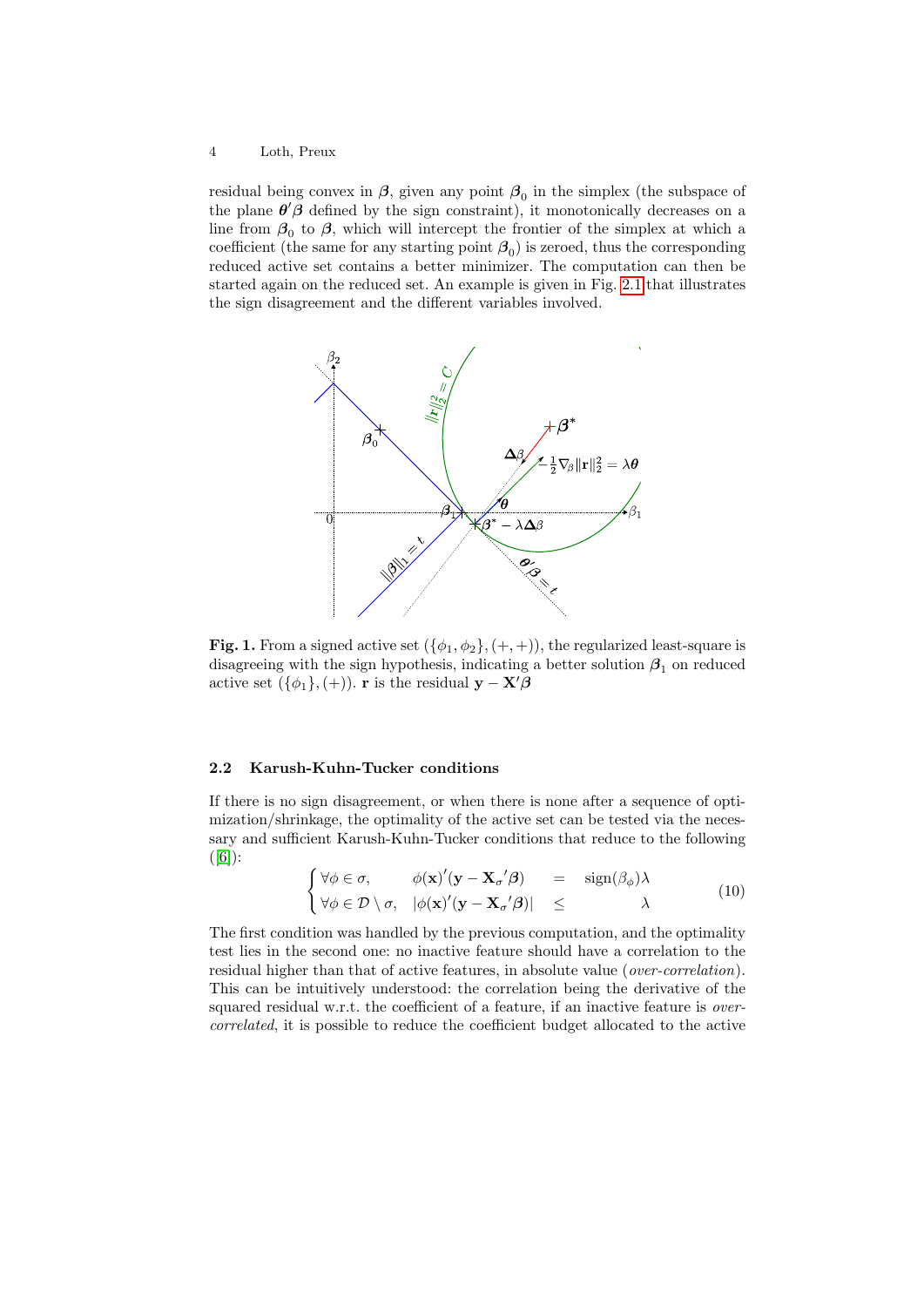features by a sufficiently small amount and re-allocate it to the latter with greater benefice. A formal proof can be written following this sketch, that also shows that the better minimizer of the augmented active set involves an increased value of  $\lambda$ . Thus, given a signed active set and a sign-compliant solution to the associated (local) QP, the set augmented with an over-correlated feature contains a better solution (lower residual for equal  $\ell^1$ -norm). The sign imposed to the coefficient of the new active feature is that of its correlation, following equation 3.

### 2.3 Algorithm

This leads to the Algorithm 1, that shrinks the active set whenever the local QP solution is not sign-compliant, otherwise expands it with the most overcorrelated feature if any, otherwise has converged to a LASSO solution. It is not mandatory to include the most over-correlated feature, but intuitively and empirically, this lessens the expected/average number of steps.

The algorithm has the descent property, since the residual decreases at each change of the active set, as shown previously, while the coefficient's  $\ell^1$ -norm is constant. It converges in at most  $2^{|\mathcal{D}|}$  steps which is finite if  $\mathcal D$  is. The number of steps is however consistently observed to be  $O(\min(n, |\mathcal{D}|))$  in experiments.

# Algorithm 1 Iso-norm Descent

**Input:**  $\mathbf{x} \in \mathcal{X}^n$ ,  $\mathbf{y} \in \mathbb{R}^n$ ,  $\mathcal{D} \subset \mathbb{R}^{\mathcal{X}}$ ,  $t \in \mathbb{R}^+$ ,  $(\sigma \subset \mathcal{D}, \boldsymbol{\beta} \in \mathbb{R}^{|\sigma|})$  s.t.  $\|\boldsymbol{\beta}\|_1 = t$ **Output:**  $(\sigma, \beta) \in \arg \min_{\sigma \subset \mathcal{D}, \beta \in \mathbb{R}^{|\sigma|}} \| \mathbf{y} - \mathbf{X}_{\sigma} \beta \|_2^2$  s.t.  $\|\beta\|_1 = t$ **define**  $(x, i) = \min$ ,  $\arg \min_t f(t)$ :  $x = \min_t f(t)$ ;  $i \in \arg \min_t f(t)$  $\theta \leftarrow \text{sign}(\beta)$ loop  $\boldsymbol{\beta}^* = (\mathbf{X}_\sigma \mathbf{X}_{\sigma}{}')^{-1} \mathbf{X}_{\sigma} \mathbf{y}$  $\varDelta \!\!\! / \beta = (\mathbf{X}_\sigma \mathbf{X}_{\sigma^{'}} )^{-1} \theta$  $\lambda = \frac{\boldsymbol{\theta}\cdot\boldsymbol{\beta}^* - t}{\boldsymbol{\theta}\cdot\Delta\boldsymbol{\beta}}$  $\boldsymbol{\beta}' = \boldsymbol{\beta}^* - \lambda \Delta \boldsymbol{\beta}$  $(\gamma, i) = \min, \arg \min_{i \in \{1, ..., |\sigma|\}, \operatorname{sign}(\beta_i') \neq \operatorname{sign}(\theta_i) } \frac{\beta_i}{\beta_i' - \beta_i}$  $\beta \leftarrow \beta + \min(\gamma, 1)(\beta' - \beta)$ if  $\gamma < 1$  then  $\sigma \leftarrow \sigma \setminus {\phi_i}$ ; update  $\theta$  and  $\beta$  accordingly else  $(\phi, c) = \arg \max_{\phi \in \mathcal{D}, c = \phi(\mathbf{x}) (\mathbf{y} - \mathbf{X}_{\sigma}' \boldsymbol{\beta})} |c|$ if  $|c| > \lambda$  then  $\sigma \leftarrow \sigma \cup {\{\phi\}}; \; \theta \leftarrow (\theta, \text{sign}(c))'; \; \beta \leftarrow (\beta, 0)'$ else return  $(\sigma, \beta)$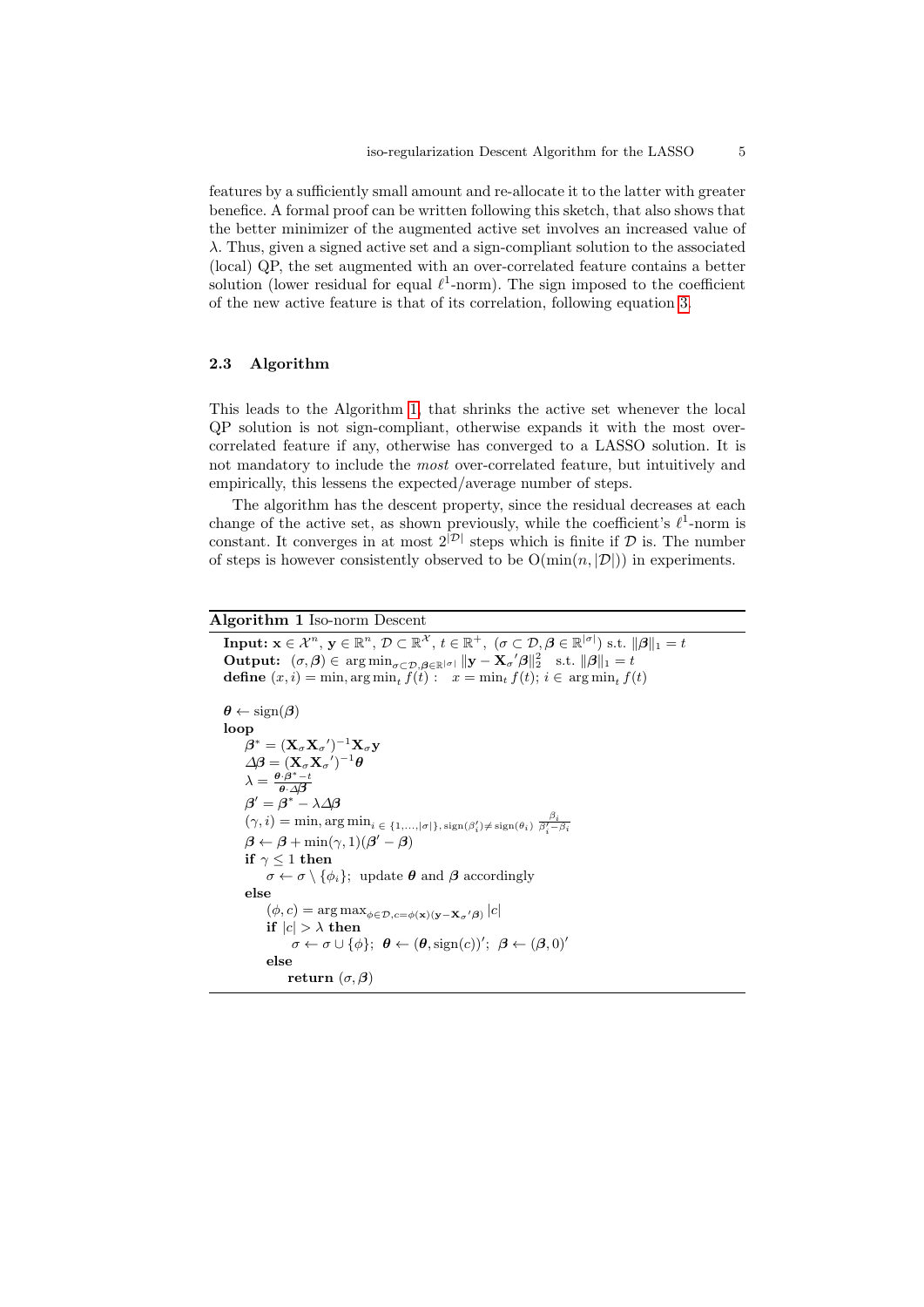# 3 Iso-Regularization Descent

The Lagrange multiplier that appears in the resolution of the constrained leastsquare leads to an alternative *regularized* formulation of the LASSO: for any  $constant$  t,

$$
\min_{\substack{\sigma \in 2^{\mathcal{D}}, \\ \boldsymbol{\beta} \in \mathbb{R}^{|\sigma|}}} \| \mathbf{y} - \mathbf{X}_{\sigma}{}' \boldsymbol{\beta} \|_2^2 \quad \text{s.t. } \|\boldsymbol{\beta}\|_1 \leq t \iff \min_{\substack{\sigma \in 2^{\mathcal{D}}, \\ \boldsymbol{\beta} \in \mathbb{R}^{|\sigma|}}} \frac{1}{2} \| \mathbf{y} - \mathbf{X}_{\sigma}{}' \boldsymbol{\beta} \|_2^2 + \lambda \|\boldsymbol{\beta}\|_1 ,
$$

where  $\lambda$  is the Lagrange multiplier associated with the minimizer(s) of the constrained formulation. It can be shown that parameters t and  $\lambda$  are strictly decreasing functions of each other in this equivalence relation.

For none of the formulations can the parameter easily be tuned beforehand, but  $\lambda$  presents the advantage that its bounds are known in advance: the parameters such that 0 is the unique solution are  $t_{\text{null}} = 0$  and  $\lambda \geq \lambda_{\text{null}} =$  $\max_{\phi \in \mathcal{D}} |\phi(\mathbf{x})' \mathbf{y}|$ , but the supremum  $t^*$  of active constraints cannot be computed independently of the full-least-square solution itself, whereas the corresponding regularization parameter is  $\lambda^* = 0$ . Moreover,  $\lambda$  is more informative about the difference of residual between the regularized and ordinary least-square solutions.

In [7], the authors of the iso-norm descent method mention the possibility of solving the regularized formulation by multiple runs of their algorithm inside a grid or Newton-Raphson search to find the corresponding value of t.

A much simpler possibility appears perhaps more clearly in our exposition of the algorithm, that consists in using a fix value of  $\lambda$  – the given regularization parameter – rather than computing at each step the value maintaining a constant  $\ell$ <sup>1</sup>-norm. This results in an even simpler algorithm described in Algorithm 2.

It remains to prove that the descent property is preserved by this modification. This can be done by noting that if the  $\ell^1$ -norm of the tentative solution is lower than that of the solution, this norm is increasing in all subsequent steps, as a corollary to the fact that the Lagrange multiplier is increasing in the iso-norm descent. If we consider such a step and  $\beta_0$  and  $\beta_1$  the corresponding successive coefficients, from the convexity of the squared residual,  $\beta_1$  is its minimizer not only on the  $\beta' \theta = \beta_1' \theta$  plane, but also on the associated half-space that contains  $\beta_0$  and not the PLS solution. Thus any linear move toward  $\beta_1$  yields a monotonic improvement. It can also easily be shown that if the norm of the initial coefficient is not lower than that of the solution, the first steps the algorithm give it this property.

# 4 Experiments

We reproduced the "speed trials" experiments described in [3] with the following three algorithms: the cyclic coordinate descent algorithm described in that publication (CCD), the homotopy method, and the iso-regularization descent (iso- $\lambda$  descent). The detailed settings and source code can be found at [http://chercheurs.lille.inria.fr/~loth/iso-lambda-descent\\_xp.tgz](http://chercheurs.lille.inria.fr/~loth/iso-lambda-descent_xp.tgz).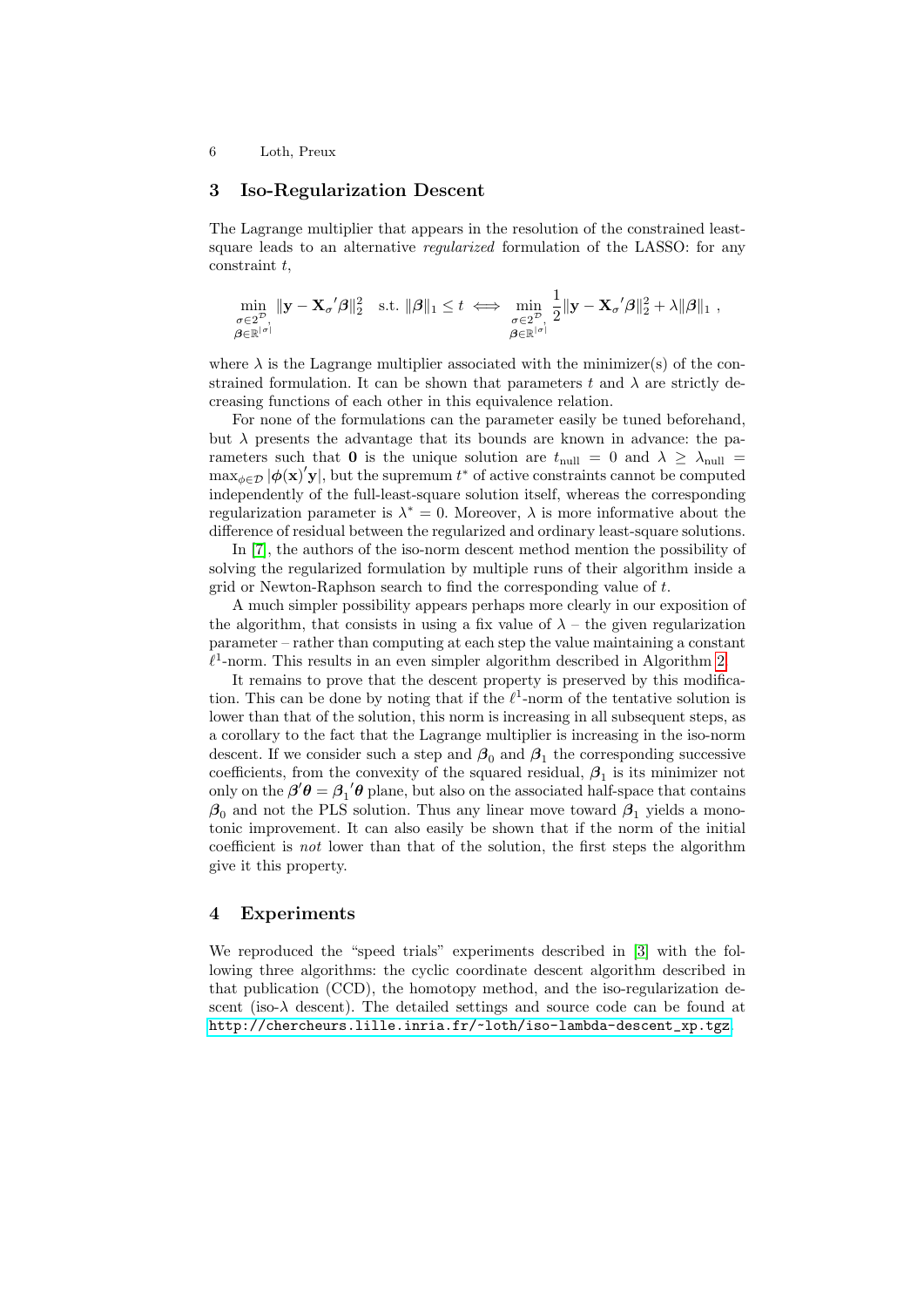Algorithm 2 iso-regularization Descent

**Input:**  $\mathbf{x} \in \mathcal{X}^n$ ,  $\mathbf{y} \in \mathbb{R}^n$ ,  $\mathcal{D} \subset \mathbb{R}^{\mathcal{X}}$ ,  $\lambda \in \mathbb{R}^+$ , starting point  $(\sigma \subset \mathcal{D}, \boldsymbol{\beta} \in \mathbb{R}^{|\sigma|})$ **Output:**  $(\sigma, \beta) \in \arg \min_{\sigma \in \mathcal{D}, \beta \in \mathbb{R}^{|\sigma|}} \frac{1}{2} ||\mathbf{y} - \mathbf{X}_{\sigma}'\beta||_2^2 + \lambda ||\beta||_1$ **define**  $(x, i) = \min$ ,  $\arg \min_t f(t)$ :  $x = \min_t f(t)$ ;  $i \in \arg \min_t f(t)$  $\theta \leftarrow \text{sign}(\beta)$ loop  $\boldsymbol{\beta}' = (\mathbf{X}_{\sigma} \mathbf{X}_{\sigma}{}')^{-1} (\mathbf{X}_{\sigma} \mathbf{y} - \lambda \boldsymbol{\theta})$  $(\gamma, i) = \min, \arg \min_{i \in \{1, ..., |\sigma|\}, \operatorname{sign}(\beta_i') \neq \operatorname{sign}(\theta_i) } \frac{\beta_i}{\beta_i' - \beta_i}$  $\boldsymbol{\beta} \leftarrow \boldsymbol{\beta} + \min(\gamma, 1)(\boldsymbol{\beta}' - \boldsymbol{\beta})$ if  $\gamma$  < 1 then  $\sigma \leftarrow \sigma \setminus {\phi_i}$ ; update  $\theta$  and  $\beta$  accordingly else  $(\phi, c) = \arg \max_{\phi \in \mathcal{D}, c = \phi(\mathbf{x}) (\mathbf{y} - \mathbf{X}_{\sigma}' \boldsymbol{\beta})} |c|$ if  $|c| > \lambda$  then  $\sigma \leftarrow \sigma \cup {\{\phi\}}; \; \theta \leftarrow (\theta, \text{sign}(c))'; \; \beta \leftarrow (\beta, 0)'$ else return  $(\sigma, \beta)$ 

The contrast between the results of the homotopy method in our experiments and those in [3] is explained by the fact that we gave it a simplified formulation and a proper implementation in C, closely resembling those of the iso-λ descent. This similarity, together with a lower complexity and comparable number of steps for going from a value of  $\lambda$  to another, indicate a consistently lower run time for the latter, which is confirmed by the experiments. The coordinate descent method shows slightly better results only for  $|\mathcal{D}| < n$  and uncorrelated features.

# 5 Conclusion

The LASSO can thus be computed by three simple and efficient algorithms. Regardless of the running times exhibited in previous section, each offers specific advantages.

The cyclic coordinate descent is a very simple algorithm that is less subject to implementation hazards and conditioning problems. Also, since it does not involve the active Gram matrix, it supports sample reweighting and can thus be used to compute the elastic net operator. On the other hand, its convergence being asymptotic, a stopping criterion/parameter is needed.

The homotopy method gives the exact full regularization path (RP), while keeping a computational cost of the same order as the two others. However, this is rarely needed, and solutions for a predefined set of regularization parameters are often sufficient.

In this respect, the iso-regularization descent method offers an efficient way to compute such a sequence, using one solution as a warm start for the next one, to which it converges in a small number of steps, very close to the number of